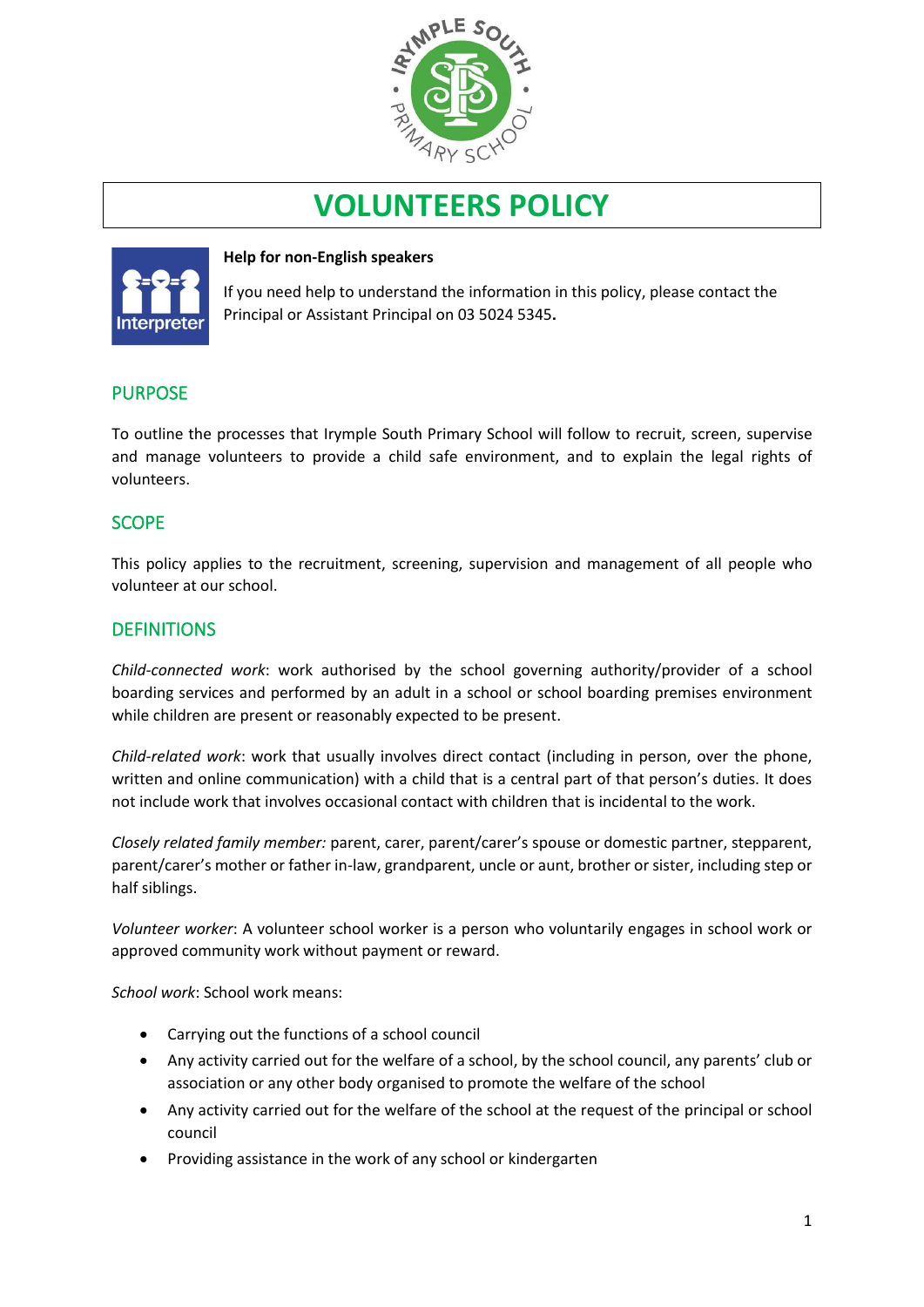• Attending meetings in relation to government schools convened by any organisation which receives government financial support

This is a broad definition and means that volunteers who participate in school community activities, such as fundraising and assisting with excursions, are legally protected (ie indemnified) from action by others in the event of an injury or accident whilst they are performing volunteer school work in good faith.

# **POLICY**

Irymple South Primary School is committed to implementing and following practices which protect the safety and wellbeing of children and our staff and volunteers. Irymple South Primary School also recognises the valuable contribution that volunteers provide to our school community and the work that we do.

The procedures set out below are designed to ensure that Irymple South Primary School's volunteers are suitable to work with children and are well-placed to make a positive contribution to our school community.

# Becoming a volunteer

Members of our school community who would like to volunteer are encouraged to contact the Principal.

#### **COVID-19 vaccination information**

Our school follows Department of Education and Training policy with respect to the requirements relating to attendance on school sites and COVID-19 vaccinations.

For further information, refer to:

• COVID-19 Vaccinations – [Visitors and Volunteers on School Sites](https://www2.education.vic.gov.au/pal/covid-19-vaccinations-visitors-volunteers/policy)

# Suitability checks including Working with Children Clearances

#### *Working with students*

Irymple South Primary School values the many volunteers that assist with sports events, excursions, school concerts and other events and programs. To ensure that we are meeting our legal obligations under the *Worker Screening Act* and the Child Safe Standards, Irymple South Primary School is required to undertake suitability checks which in most cases will involve asking for evidence of a Working with Children (WWC) Clearance. Additional suitability checks may also be required depending on the volunteer role, such as reference, proof of identity, qualification and work history involving children checks.

NOTE: It is **not** an offence under the *Worker Screening Act* for people to engage in child-related work without a WWC Clearance if they have:

• applied for the WWC check and the application has not been finally decided or withdrawn; and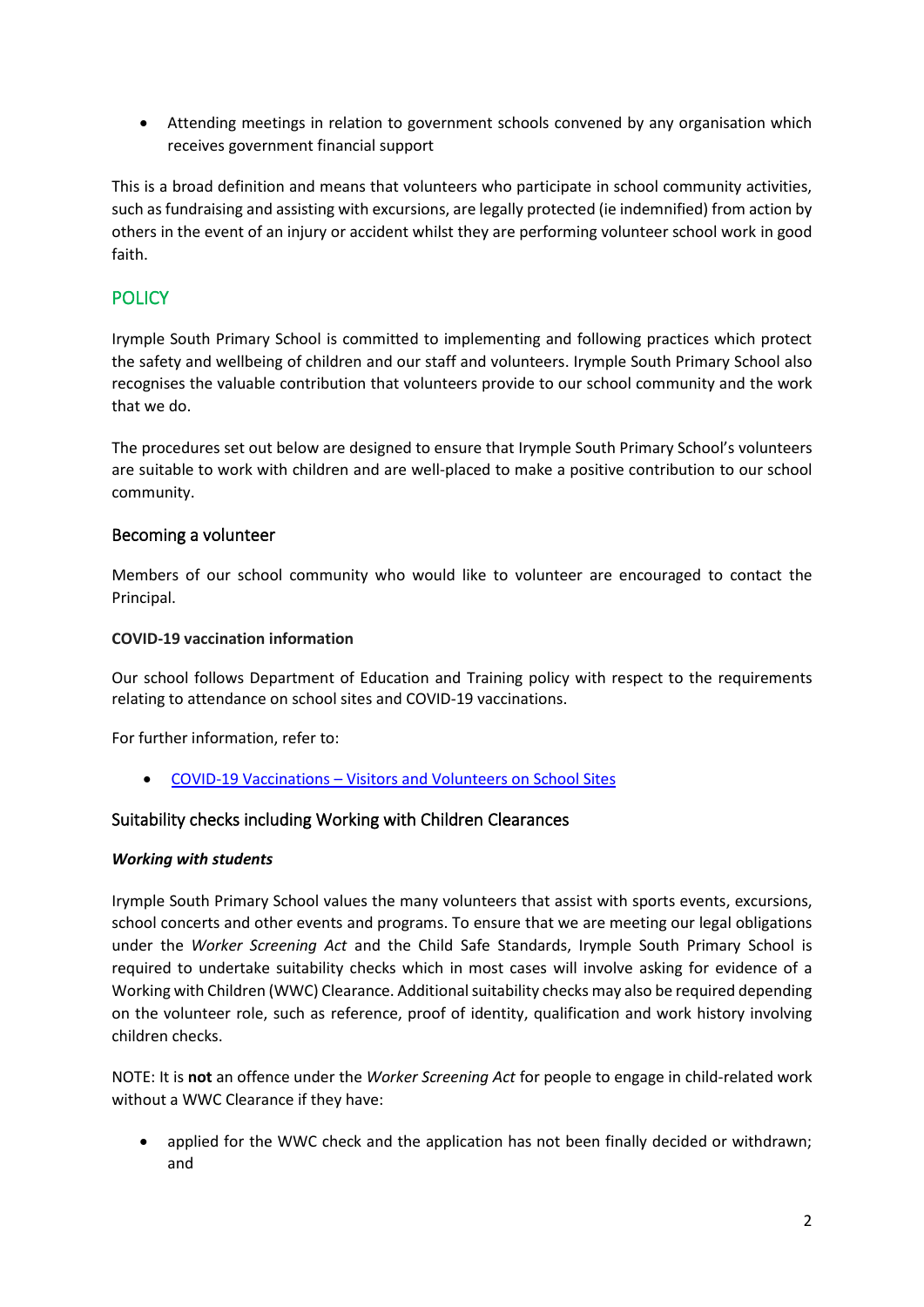• the person has not previously been given a WWC Exclusion under the *Worker Screening Act* or a corresponding working with children law.

Considering our legal obligations, and our commitment to ensuring that Irymple South Primary School is a child safe environment, we will require volunteers to obtain a WWC Clearance and produce their valid card to the school office for verification in the following circumstances:

- **Volunteers who are not parent/family members** of any student at the school if they are engaged in child-related work regardless of whether they are being supervised.
- **Parent/family volunteers** who are assisting with any classroom or school activities involving direct contact with children in circumstances where the volunteer's child is **not** participating, or does not ordinarily participate in, the activity.
- **Parent/family volunteers** who assist with excursions (including swimming), camps and similar events, regardless of whether their own child is participating or not.
- **Parent/family volunteers** who regularly assist in school activities, regardless of whether their own child is participating or not

In addition, depending on the nature of the volunteer work, our school may ask the volunteer to provide other suitability checks at its discretion (for example, references, work history involving children and/or qualifications). Proof of identity may also be required in some circumstances.

# *Non child-related work*

On some occasions, parents and other members of the school community may volunteer to do work that is not child-related. For example, maintenance, working bees, school council or fundraising groups that meet in the evenings during which children will not be, or would not reasonably be expected to be present.

Volunteers for this type of work are not required to have WWC Clearances or other suitability checks as they are not engaged in child-related work and children are not generally present during these activities. However, Irymple South Primary School reserves the right to undertake suitability checks, including requiring proof of identity and WWC Clearance, at its discretion if considered necessary for any particular activities or circumstances.

# Training and induction

Under the Child Safe Standards volunteers must have an appropriate induction and training in child safety and wellbeing.

To support us to maintain a child safe environment, before engaging in any work where children are present or reasonable likely to be present, volunteers must familiarise themselves with the policies, procedures and code of conduct referred to in our Child Safety Induction Pack and ensure the actions and requirements in these documents are followed when volunteering for our school.

Depending on the nature and responsibilities of their role, Irymple South Primary School may also require volunteers to complete additional child safety training.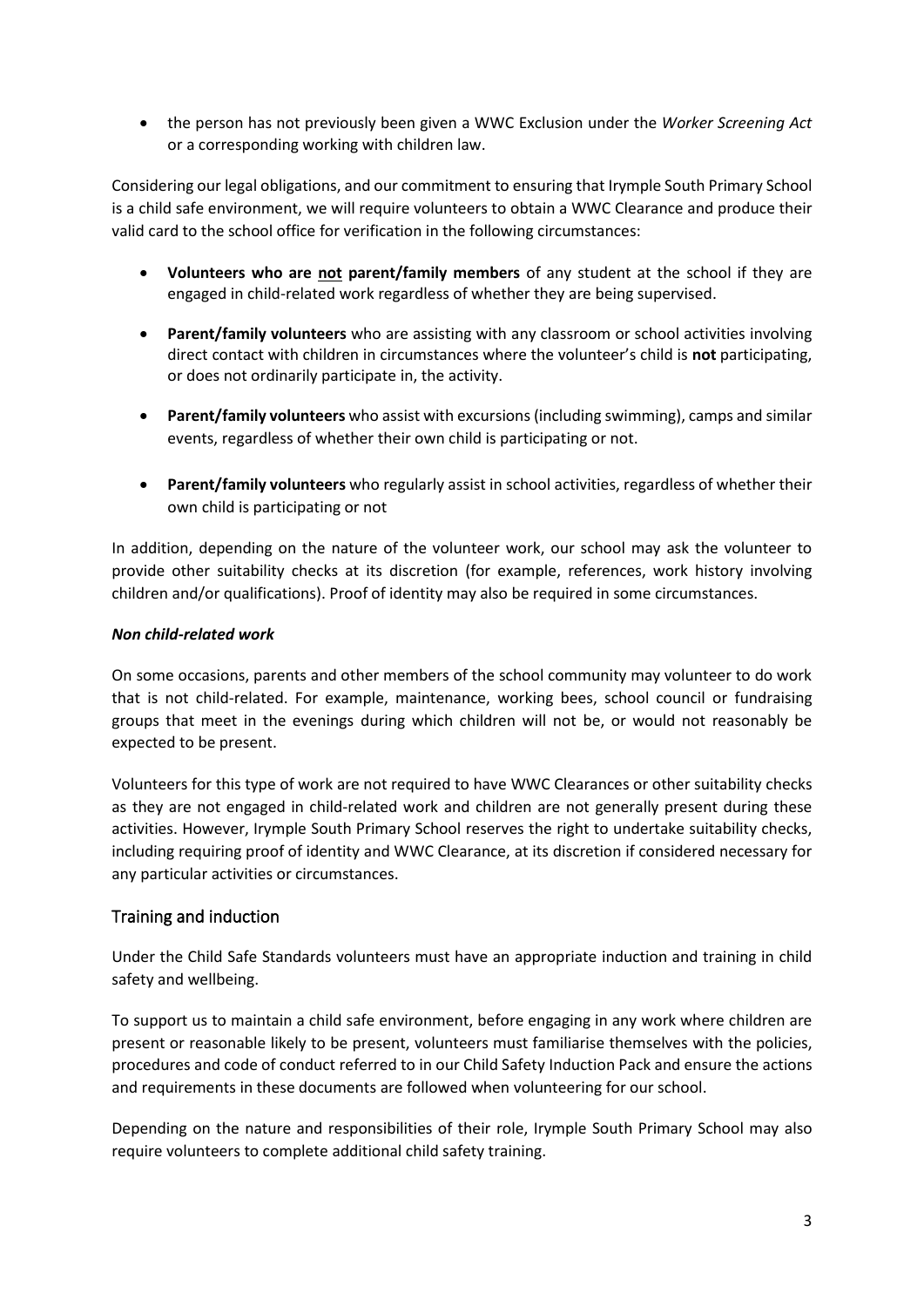# Management and supervision

Volunteer workers will be expected to comply with any reasonable direction of the principal (or their nominee). This will include the requirement to follow our school's policies, including, but not limited to our Child Safety Policy and our Child Safety Code of Conduct.

Volunteer workers will also be expected to act consistently with Department of Education and Training policies, to the extent that they apply to volunteer workers, including the Department's policies relating to [Equal Opportunity and Anti-Discrimination,](https://www2.education.vic.gov.au/pal/equal-opportunity/policy-and-guidelines) [Sexual Harassment](https://www2.education.vic.gov.au/pal/sexual-harassment/overview) and [Workplace](https://www2.education.vic.gov.au/pal/workplace-bullying/policy)  [Bullying.](https://www2.education.vic.gov.au/pal/workplace-bullying/policy)

The principal (or their nominee) will determine the level of school staff supervision required for volunteers, depending on the type of work being performed, and with a focus on ensuring the safety and wellbeing of students.

The principal has the discretion to make a decision about the ongoing suitability of a volunteer worker and may determine at any time whether or not a person is suitable to volunteer at Irymple South Primary School.

# Privacy and information-sharing

Volunteers must ensure that any student information they become aware of because of their volunteer work is managed sensitively and in accordance with the Schools' [Privacy Policy](https://www.education.vic.gov.au/Pages/schoolsprivacypolicy.aspx) and the Department's policy on [Privacy and Information Sharing.](https://www2.education.vic.gov.au/pal/privacy-information-sharing/policy)

Under these policies, student information can and should be shared with relevant school staff to:

- support the student's education, wellbeing and health;
- reduce the risk of reasonably foreseeable harm to the student, other students, staff or visitors;
- make reasonable adjustments to accommodate the student's disability; or
- provide a safe and secure workplace.

Volunteers must immediately report any child safety concerns that they become aware of to a member of staff to ensure appropriate action. There are some circumstances where volunteers may also be obliged to disclose information to authorities outside of the school such as to Victoria Police. For further information on child safety responding and reporting obligations refer to: *Child Safety Responding and Reporting Obligations (including Mandatory Reporting) Policy and Procedures.* 

#### Records management

While it is unlikely volunteers will be responsible for any school records during their volunteer work, any school records that volunteers are responsible for must be provided to the principal to ensure they are managed in accordance with the Department's policy[: Records Management](https://www2.education.vic.gov.au/pal/records-management/policy) – Schools.

# Compensation

#### *Personal injury*

Volunteer workers are covered by the Department of Education and Training's Workers' Compensation Policy if they suffer personal injury in the course of engaging in school work.